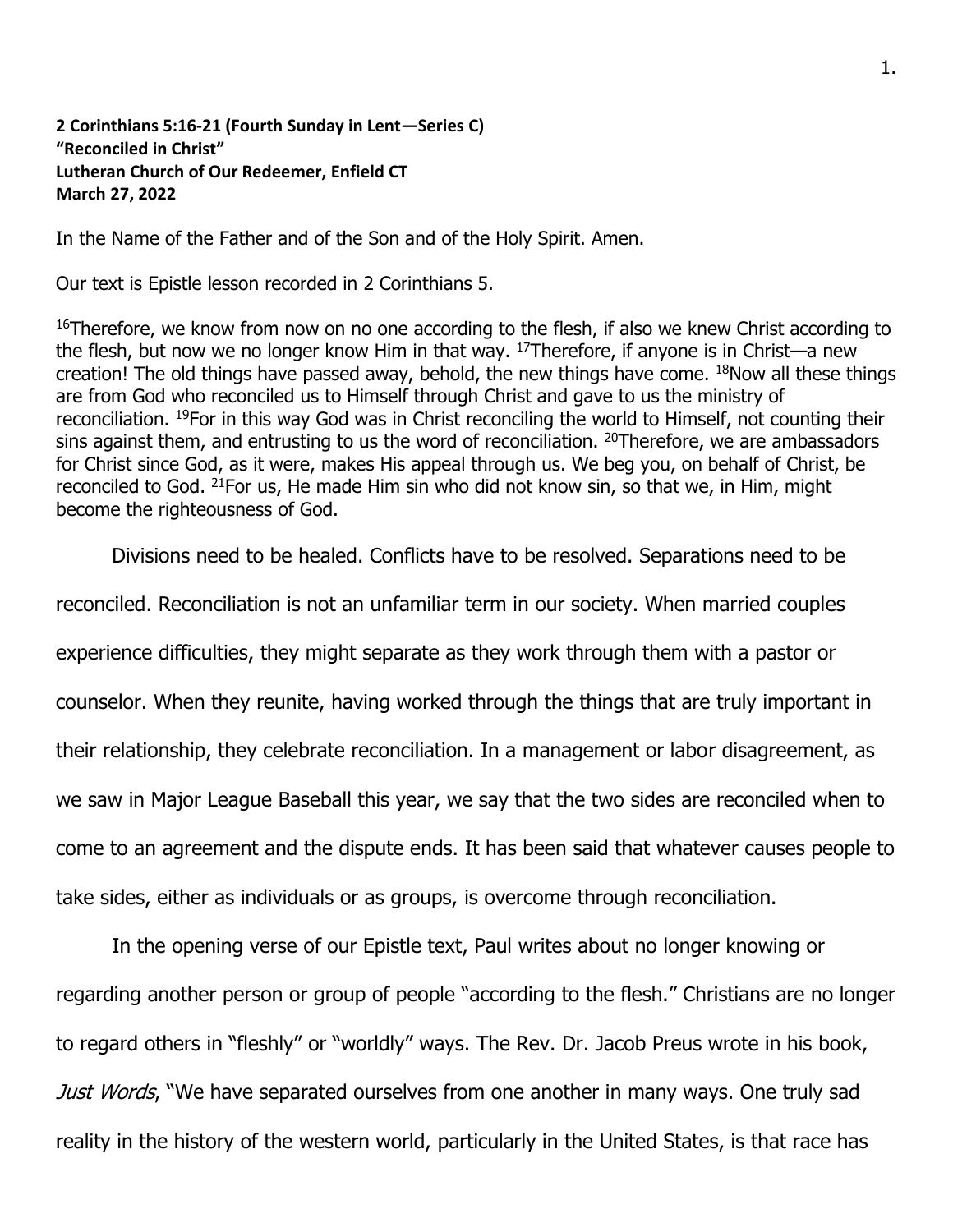become the focal point of hatred and fear. We have built a great wall of division between the races—a wall that has social, cultural, and economic aspects. Whatever its makeup, however, no one can ignore the impenetrable wall that has been erected between the races, particularly between blacks and whites. What . . . millions . . . do not know is that the fractures and divisions that exist between people are only a dim image of [a] much deeper division, a much more profound and disturbing separation, a primal alienation."<sup>1</sup>

Considering others "according to the flesh" is a dim image of humanity's separation from God. We read in Ephesians 2 that there is a dividing wall of actual hostility between God and His human creatures. As a result of being sinners by nature, all people are at war with God. We have grieved and wounded God through our own sin and our hostility toward Him. We fight against Him and His good commandments all the time, seeking our own way rather than His way. By nature, we have, time and again, rejected Him and His Word. We've done it "our way" and not His loving way. We've counted ourselves better than others because obviously we must be better than "those people" (whoever "those people" happen to be who are different from us in some way). Now, that "dividing wall of hostility" is so high that there is simply no way to climb our way back to God, even if our sinful nature wanted to. So, if there is not divine intervention, humanity would be alienated and separated from God for eternity.

Paul, however, shows that something has indeed changed in our situation. "We know from now on no one according to the flesh." In other words, we used to regard other people

<sup>&</sup>lt;sup>1</sup> Jacob A. O. Preus, Just Words (St. Louis: Concordia, 2000), 140-141.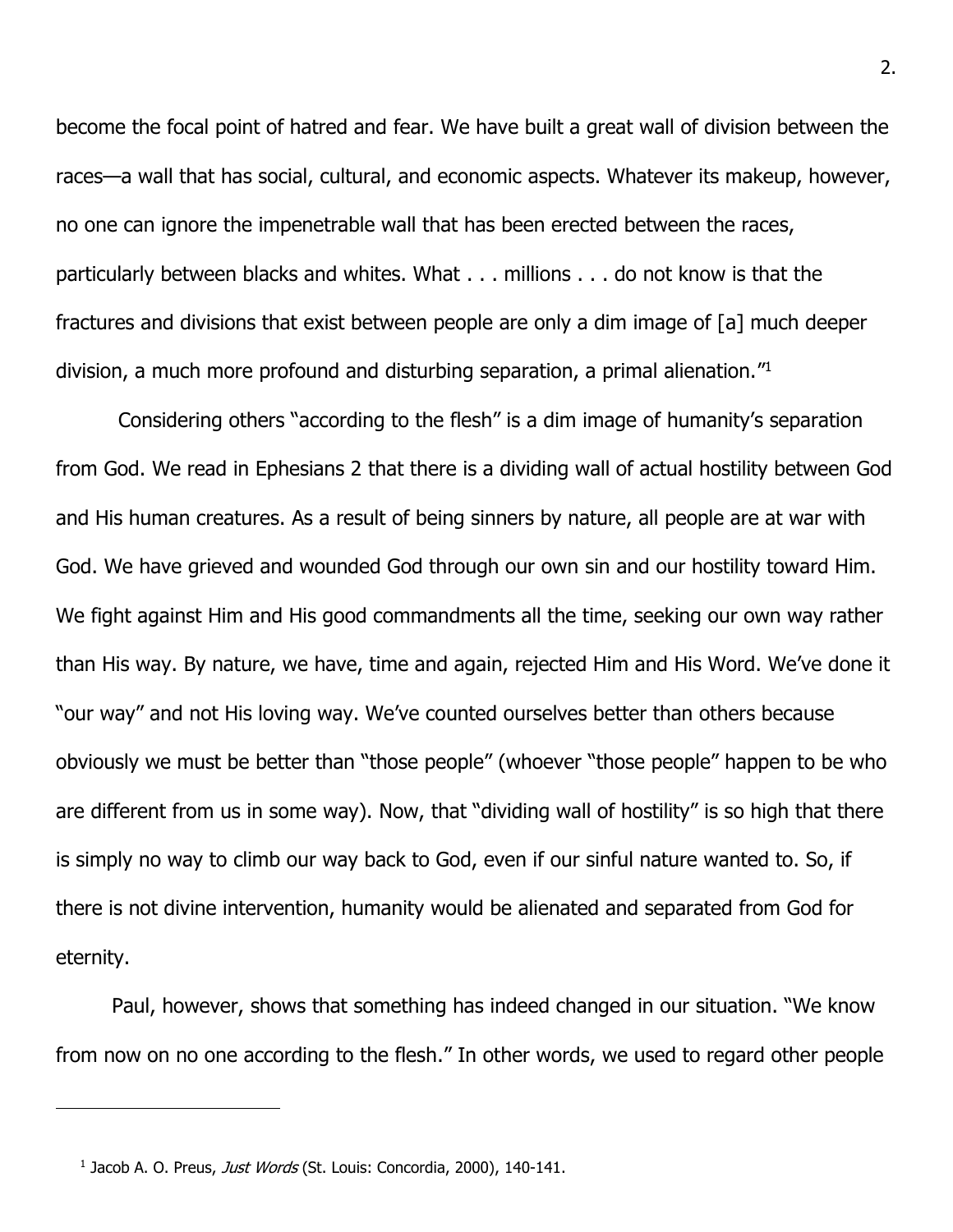in worldly ways, according to our fallen human standards, but no longer. Why? "If anyone is in Christ—a new creation! The old things have passed away, behold, the new things have come!"

New things? What new things? God reconciled us to Himself! God mended the breach. God ended the separation between Himself and His fallen human creatures! How? Through Jesus Christ! Ephesians 2, Christ "has broken down in his flesh the dividing wall of hostility by abolishing the law of commandments expressed in ordinances, that he might create in himself one new man in place of the two, so making peace, and might reconcile us both to God in one body through the cross, thereby killing the hostility" (Eph. 2:14–16 ESV). This is exactly what Paul wrote to the Corinthians in our text, namely, that we are new creations in Christ because God "reconciled us to Himself through Christ and gave to us the ministry of reconciliation. For in this way God was in Christ reconciling the world to Himself, not counting their sins against them."

You and I and all human creatures are "the world," as in John 3:16, "In this way God loved the world that He gave His One-of-a-Kind Son, that whoever believes in Him will not perish but have eternal life." God ended the war between fallen humanity and Himself. God stopped the hostilities. God mended the gap. And He did so "in Christ."

We are new creations "in Christ" because God reconciled us to Himself "in Christ." And that reconciliation took place on a cross outside Jerusalem at Golgotha, the Place of a Skull. There, hanging on a cross in cosmic darkness, in agony of body, soul, and spirit, Jesus Christ, true God and true Man, became sin for us, even though He didn't know any sin. No sinful motive ever entered into His mind. Tempted to sin, He didn't. He is the Sinless One, the Holy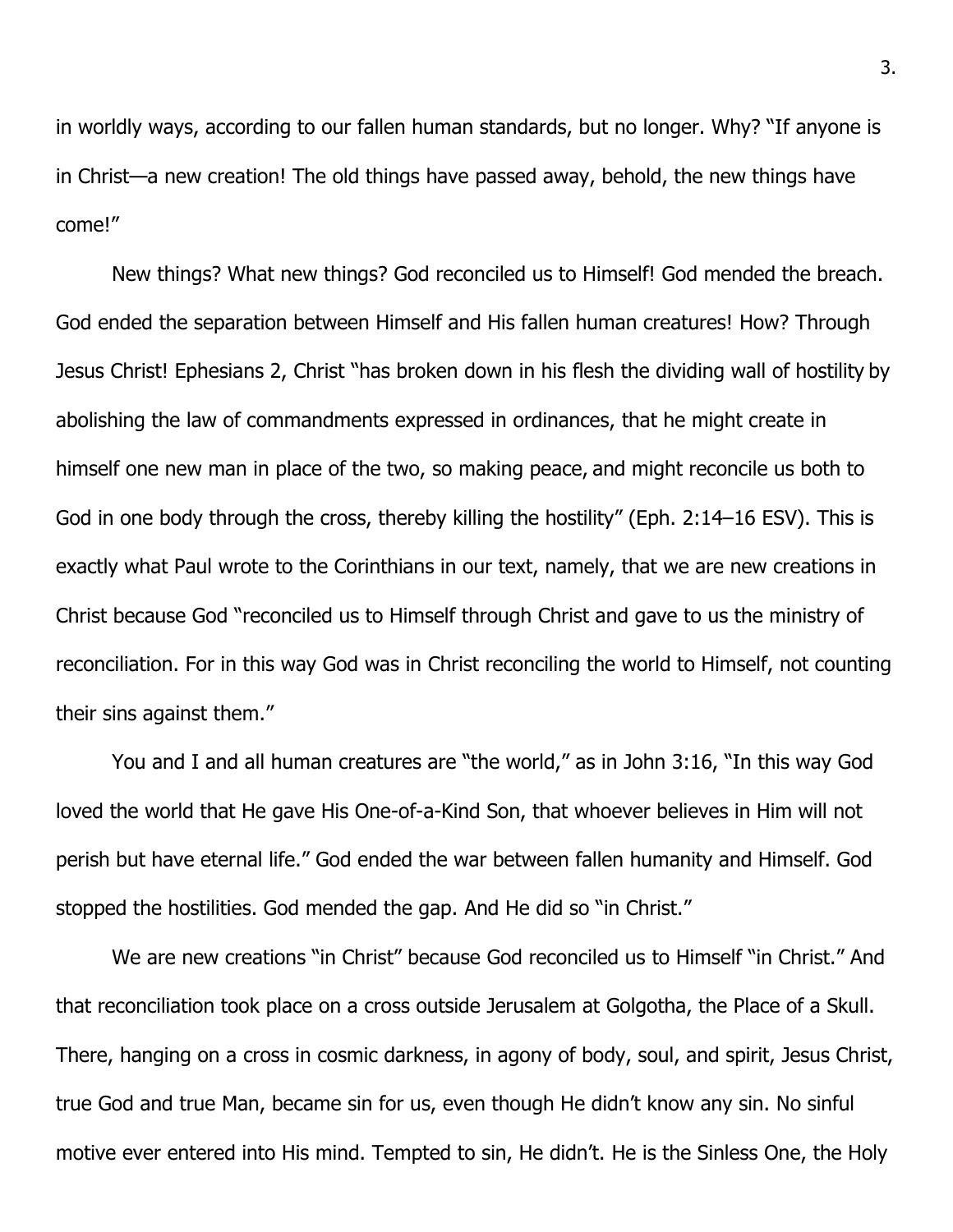One of God. In 1 Peter 1:19 Christ, the sinless one, is called "the lamb without spot or blemish." He is the Lamb of God, who takes away the sin of the world.

We humans are the ones who broke God's Law, not Jesus. You and I have sinned against God's commandments, not Jesus. Yet, on the cross, Jesus was covered with our sins and the sins of all humanity. As the prophet Isaiah wrote, "All we like sheep have gone astray; we have turned—every one—to his own way; and the LORD has laid on him the iniquity of us all" (Is. 53:6 ESV). The blessed Dr. Luther, preaching on John 1, wrote, "For Holy Scripture declares that the sin of the world does not lie on the world, or St. John's sin on St. John, or St. Peter's on Peter; for they are unable to bear it. The sin of the world lies on Christ, the Lamb of God. He steps forth and becomes a vile sinner, yea, sin itself (2 Cor. 5:21), just as if He Himself had committed all the sin of the world from its beginning to its end. This is to be the Lamb's office, mission, and function." 2

Jesus Christ, nailed to the tree of the cross, bearing all sin of all humanity in His body, was in that moment no longer the Holy One, but the Cursed One. Galatians 3:13, "Christ redeemed us from the curse of the law by becoming a curse for us—for it is written, 'Cursed is everyone who is hanged on a tree.'" God in Christ did this for humanity—for you—because God is the One who reconciles. Luther, meditating on our Lord's Passion, wrote, "You cast your sins from yourself and onto Christ when you firmly believe that his wounds and sufferings are your sins, to be borne and paid for by him. . . . St. Peter says, 'in his body has

<sup>&</sup>lt;sup>2</sup> Martin Luther, Luther's Works, Vol. 22: Sermons on the Gospel of St. John: Chapters 1-4, ed. Jaroslav Jan Pelikan, Hilton C. Oswald, and Helmut T. Lehmann, vol. 22 (St. Louis: Concordia, 1999), 168.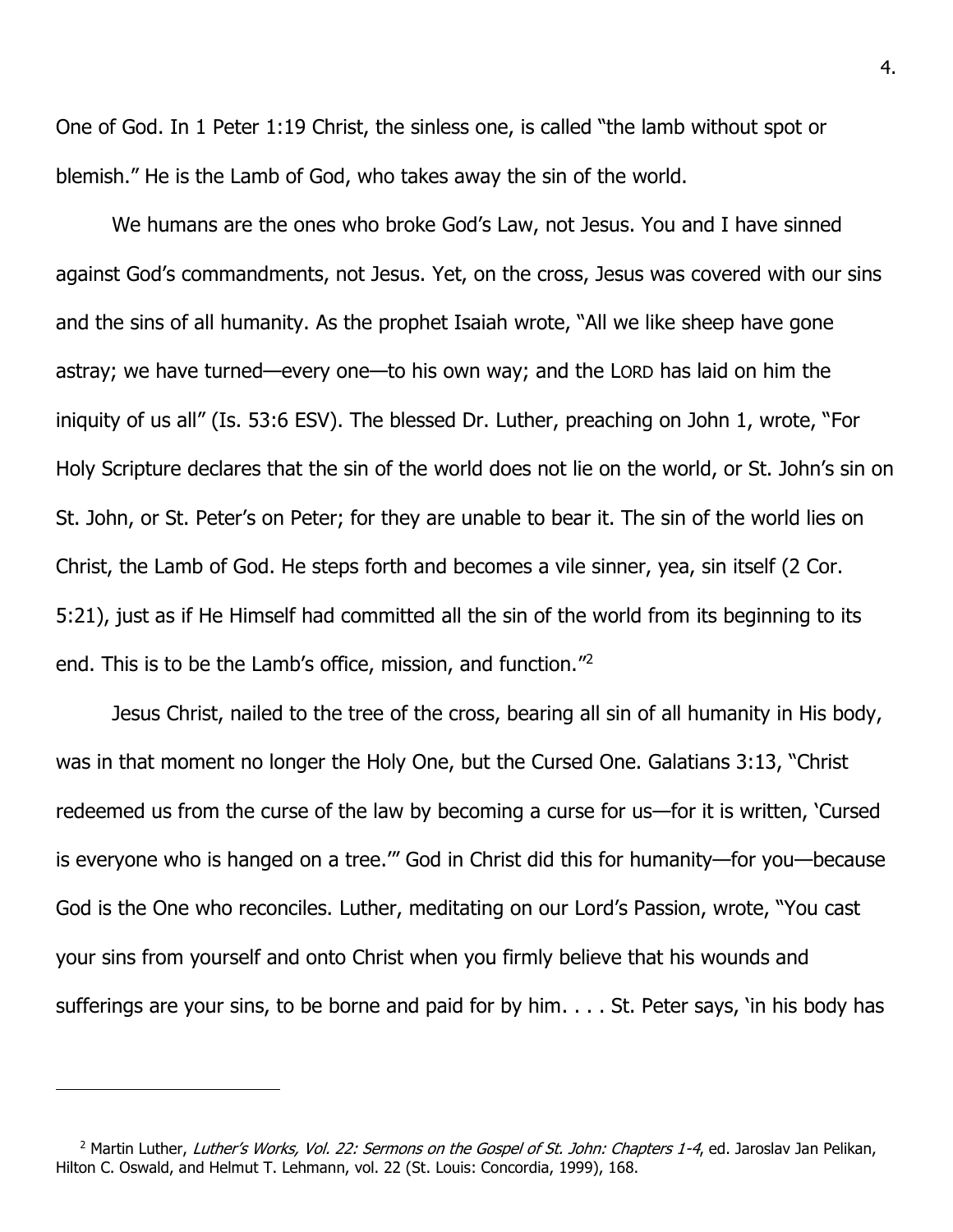he borne our sins on the wood of the cross' [1 Pet. 2:24]. St. Paul says, 'God has made him a sinner for us, so that through him we would be made just' [2 Cor. 5:21]. You must stake everything on these and similar verses. The more your conscience torments you, the more tenaciously must you cling to them. . . . If we allow sin to remain in our conscience and try to deal with it there, or if we look at sin in our heart, it will be much too strong for us and will live on forever. But if we behold it resting on Christ and [see it] overcome by his resurrection, and then boldly believe this, even it is dead and nullified. Sin cannot remain on Christ since it is swallowed up by his resurrection. Now you see no wounds, no pain in him, and no sign of sin. Thus St. Paul declares that 'Christ died for our sin and rose for our justification' [Rom. 4:25]. That is to say, in his suffering Christ makes our sin known and thus destroys it, but through his resurrection he justifies us and delivers us from all sin, if we believe this."<sup>3</sup>

We are now new creations in Christ who suffered, died on the cross for our sins, and rose again, reconciling us to God our Father. You are reconciled to your God with sins forgiven because you are "in Christ." Picture it like this. There is a circle. Jesus fills that circle as your Savior and Lord with all His love for you, with His life given into death for you, with His risen Body and Blood for you. Christ takes you and places you into that circle by means of His Word and His Sacrament. In Christ, the Holy Spirit, creates saving faith in your hearts and you receive the forgiveness of sins and everlasting life. As new creations in Christ, you have

<sup>&</sup>lt;sup>3</sup> Martin Luther, Luther's Works, Vol. 42: Devotional Writings I, ed. Jaroslav Jan Pelikan, Hilton C. Oswald, and Helmut T. Lehmann, vol. 42 (Philadelphia: Fortress Press, 1999), 12–13.